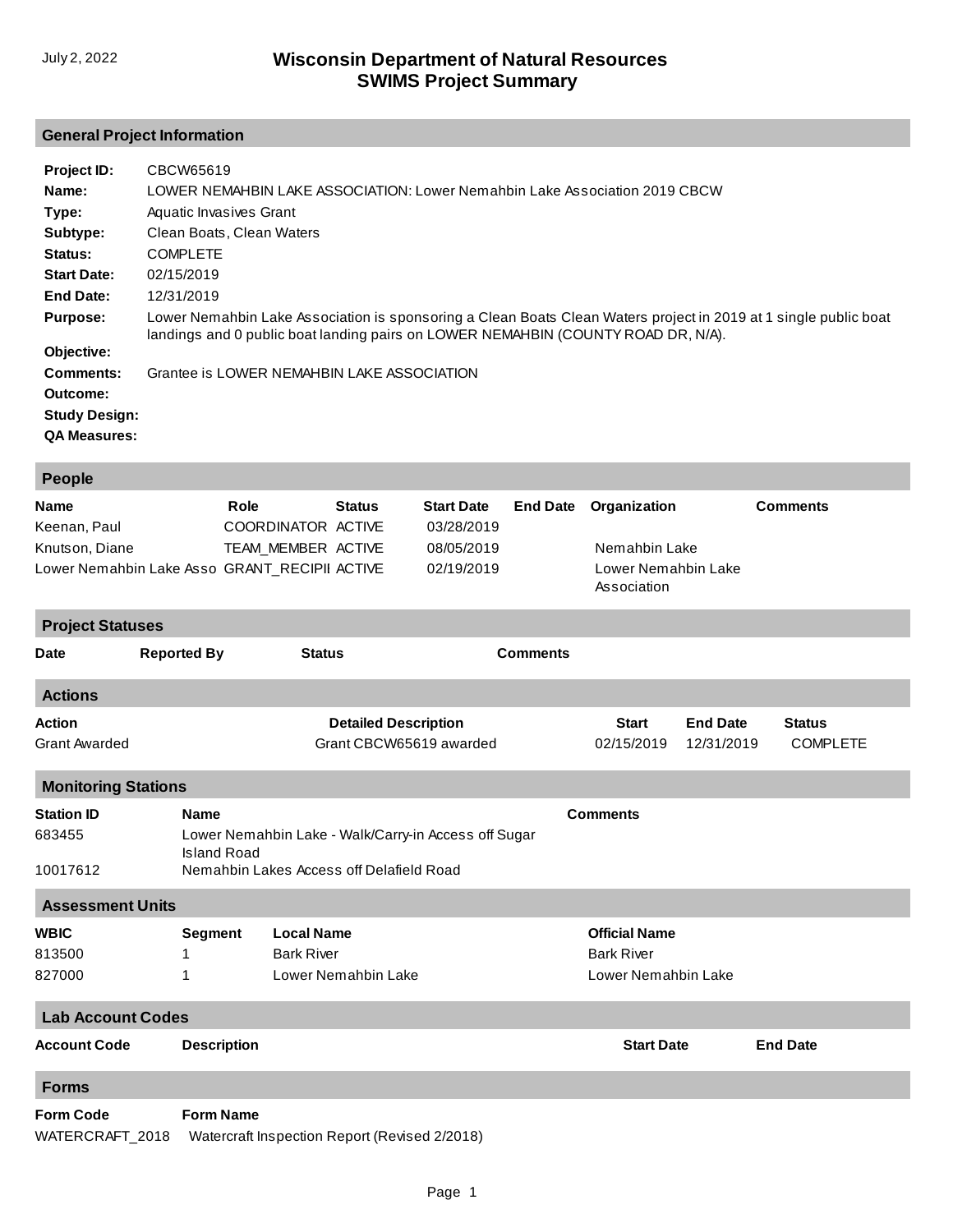# **SWIMS Project Summary** July 2, 2022 **Wisconsin Department of Natural Resources**

#### **Methods**

**Method Code Description Fieldwork Events**

| <b>FIEIDWORK EVENTS</b> |                 |                 |                   |                                          |
|-------------------------|-----------------|-----------------|-------------------|------------------------------------------|
| <b>Start Date</b>       | <b>Status</b>   | <b>Field ID</b> | <b>Station ID</b> | <b>Station Name</b>                      |
| 06/02/2019 08:30        | <b>COMPLETE</b> |                 | 10017612          | Nemahbin Lakes Access off Delafield Road |
| 06/07/2019 08:00        | <b>COMPLETE</b> |                 | 10017612          | Nemahbin Lakes Access off Delafield Road |
| 06/08/2019 08:00        | <b>COMPLETE</b> |                 | 10017612          | Nemahbin Lakes Access off Delafield Road |
| 06/09/2019 08:00        | <b>COMPLETE</b> |                 | 10017612          | Nemahbin Lakes Access off Delafield Road |
| 06/14/2019 08:00        | <b>COMPLETE</b> |                 | 10017612          | Nemahbin Lakes Access off Delafield Road |
| 06/15/2019 08:00        | <b>COMPLETE</b> |                 | 10017612          | Nemahbin Lakes Access off Delafield Road |
| 06/16/2019 08:00        | <b>COMPLETE</b> |                 | 10017612          | Nemahbin Lakes Access off Delafield Road |
| 06/21/2019 08:00        | <b>COMPLETE</b> |                 | 10017612          | Nemahbin Lakes Access off Delafield Road |
| 06/22/2019 08:00        | <b>COMPLETE</b> |                 | 10017612          | Nemahbin Lakes Access off Delafield Road |
| 06/23/2019 08:00        | <b>COMPLETE</b> |                 | 10017612          | Nemahbin Lakes Access off Delafield Road |
| 06/29/2019 08:00        | <b>COMPLETE</b> |                 | 10017612          | Nemahbin Lakes Access off Delafield Road |
| 06/30/2019 08:00        | <b>COMPLETE</b> |                 | 10017612          | Nemahbin Lakes Access off Delafield Road |
| 07/05/2019 08:00        | <b>COMPLETE</b> |                 | 10017612          | Nemahbin Lakes Access off Delafield Road |
| 07/06/2019 08:00        | <b>COMPLETE</b> |                 | 10017612          | Nemahbin Lakes Access off Delafield Road |
| 07/07/2019 08:00        | <b>COMPLETE</b> |                 | 10017612          | Nemahbin Lakes Access off Delafield Road |
| 07/12/2019 08:00        | <b>COMPLETE</b> |                 | 10017612          | Nemahbin Lakes Access off Delafield Road |
| 07/13/2019 08:00        | <b>COMPLETE</b> |                 | 10017612          | Nemahbin Lakes Access off Delafield Road |
| 07/14/2019 08:00        | <b>COMPLETE</b> |                 | 10017612          | Nemahbin Lakes Access off Delafield Road |
| 07/19/2019 07:30        | <b>COMPLETE</b> |                 | 10017612          | Nemahbin Lakes Access off Delafield Road |
| 07/20/2019 07:30        | <b>COMPLETE</b> |                 | 10017612          | Nemahbin Lakes Access off Delafield Road |
| 07/21/2019 08:00        | <b>COMPLETE</b> |                 | 10017612          | Nemahbin Lakes Access off Delafield Road |
| 07/26/2019 08:00        | <b>COMPLETE</b> |                 | 10017612          | Nemahbin Lakes Access off Delafield Road |
| 08/02/2019 08:30        | <b>COMPLETE</b> |                 | 10017612          | Nemahbin Lakes Access off Delafield Road |
| 08/03/2019 08:00        | <b>COMPLETE</b> |                 | 10017612          | Nemahbin Lakes Access off Delafield Road |
| 08/04/2019 08:30        | <b>COMPLETE</b> |                 | 10017612          | Nemahbin Lakes Access off Delafield Road |
| 08/09/2019 08:00        | <b>COMPLETE</b> |                 | 10017612          | Nemahbin Lakes Access off Delafield Road |
| 08/11/2019 08:30        | <b>COMPLETE</b> |                 | 10017612          | Nemahbin Lakes Access off Delafield Road |
| 08/16/2019 08:00        | <b>COMPLETE</b> |                 | 10017612          | Nemahbin Lakes Access off Delafield Road |
| 08/16/2019 08:00        | <b>COMPLETE</b> |                 | 10017612          | Nemahbin Lakes Access off Delafield Road |
| 08/17/2019 08:00        | <b>COMPLETE</b> |                 | 10017612          | Nemahbin Lakes Access off Delafield Road |
| 08/18/2019 09:30        | <b>COMPLETE</b> |                 | 10017612          | Nemahbin Lakes Access off Delafield Road |
| 08/23/2019 08:30        | <b>COMPLETE</b> |                 | 10017612          | Nemahbin Lakes Access off Delafield Road |
| 08/25/2019 08:30        | <b>COMPLETE</b> |                 | 10017612          | Nemahbin Lakes Access off Delafield Road |
| 09/28/2019 11:40        | <b>COMPLETE</b> |                 | 10017612          | Nemahbin Lakes Access off Delafield Road |
|                         |                 |                 |                   |                                          |

### **Documents**

```
Title Description Author Published Comments
Budget
Combined Budgets: 
Combined SLOH: 
Combined Total:
```
### **Funding**